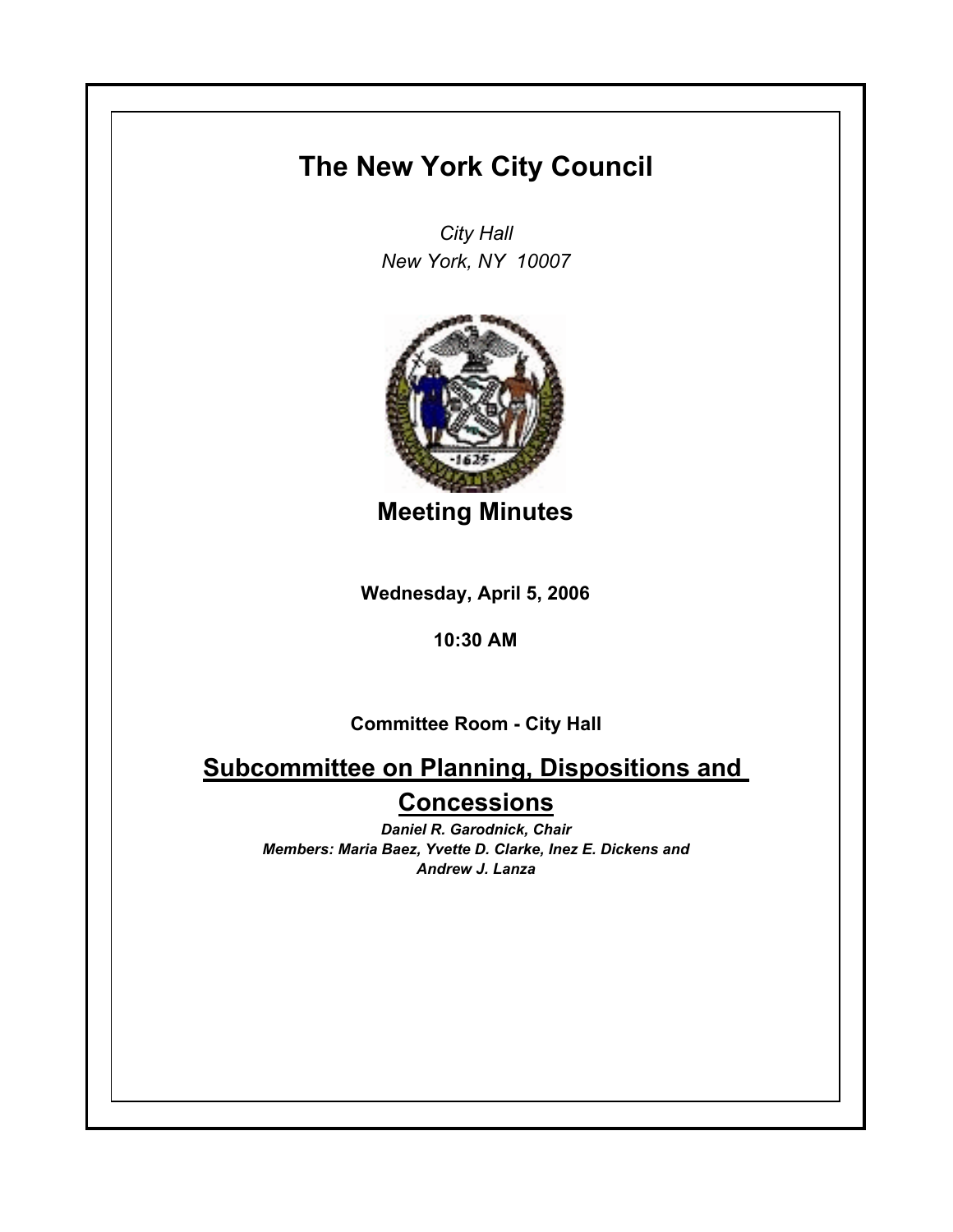| Roll Call    |                                                                                                                                                                                                                                                                                                                                                                                                                                           |
|--------------|-------------------------------------------------------------------------------------------------------------------------------------------------------------------------------------------------------------------------------------------------------------------------------------------------------------------------------------------------------------------------------------------------------------------------------------------|
|              | <b>Present, Garodnick, Baez and Dickens</b>                                                                                                                                                                                                                                                                                                                                                                                               |
|              | Absent, Clarke and Lanza                                                                                                                                                                                                                                                                                                                                                                                                                  |
|              | <b>Other Council Members Attending: Foster</b>                                                                                                                                                                                                                                                                                                                                                                                            |
| LU 0060-2006 | Uniform land use review procedure, application no. C 050422 HAQ<br>pursuant to §197-c and §197-d of the Charter of the City of New<br>York and §505 of the General Municipal Law concerning the<br>approval of an amendment to the South Jamaica I Urban Renewal<br>Plan, Borough of Queens, Council District no. 28.                                                                                                                     |
|              | This Land Use Application was Hearing Held by Committee                                                                                                                                                                                                                                                                                                                                                                                   |
|              | A motion was made that this Land Use Application be Approved by Subcommittee<br>approved by Roll Call.                                                                                                                                                                                                                                                                                                                                    |
|              | Affirmative, $3 -$                                                                                                                                                                                                                                                                                                                                                                                                                        |
|              | Garodnick, Baez and Dickens                                                                                                                                                                                                                                                                                                                                                                                                               |
|              | Absent, 2-<br>Clarke and Lanza                                                                                                                                                                                                                                                                                                                                                                                                            |
| LU 0061-2006 | Uniform land use review procedure application no. C 050423 HAQ,<br>an Urban Development Action Area Designation and Project,<br>located at 115-40 and 115-42 Sutphin Boulevard, and the<br>disposition of such property, Borough of Queens, Council District<br>no. 28. This matter is subject to Council Review and action<br>pursuant to §197-c and §197-d of the New York City Charter and<br>Article 16 of the General Municipal Law. |
|              | This Land Use Application was Hearing Held by Committee                                                                                                                                                                                                                                                                                                                                                                                   |
|              | A motion was made that this Land Use Application be Approved by Subcommittee<br>approved by Roll Call.                                                                                                                                                                                                                                                                                                                                    |
|              | Affirmative, $3 -$<br>Garodnick, Baez and Dickens                                                                                                                                                                                                                                                                                                                                                                                         |
|              | Absent, 2-<br>Clarke and Lanza                                                                                                                                                                                                                                                                                                                                                                                                            |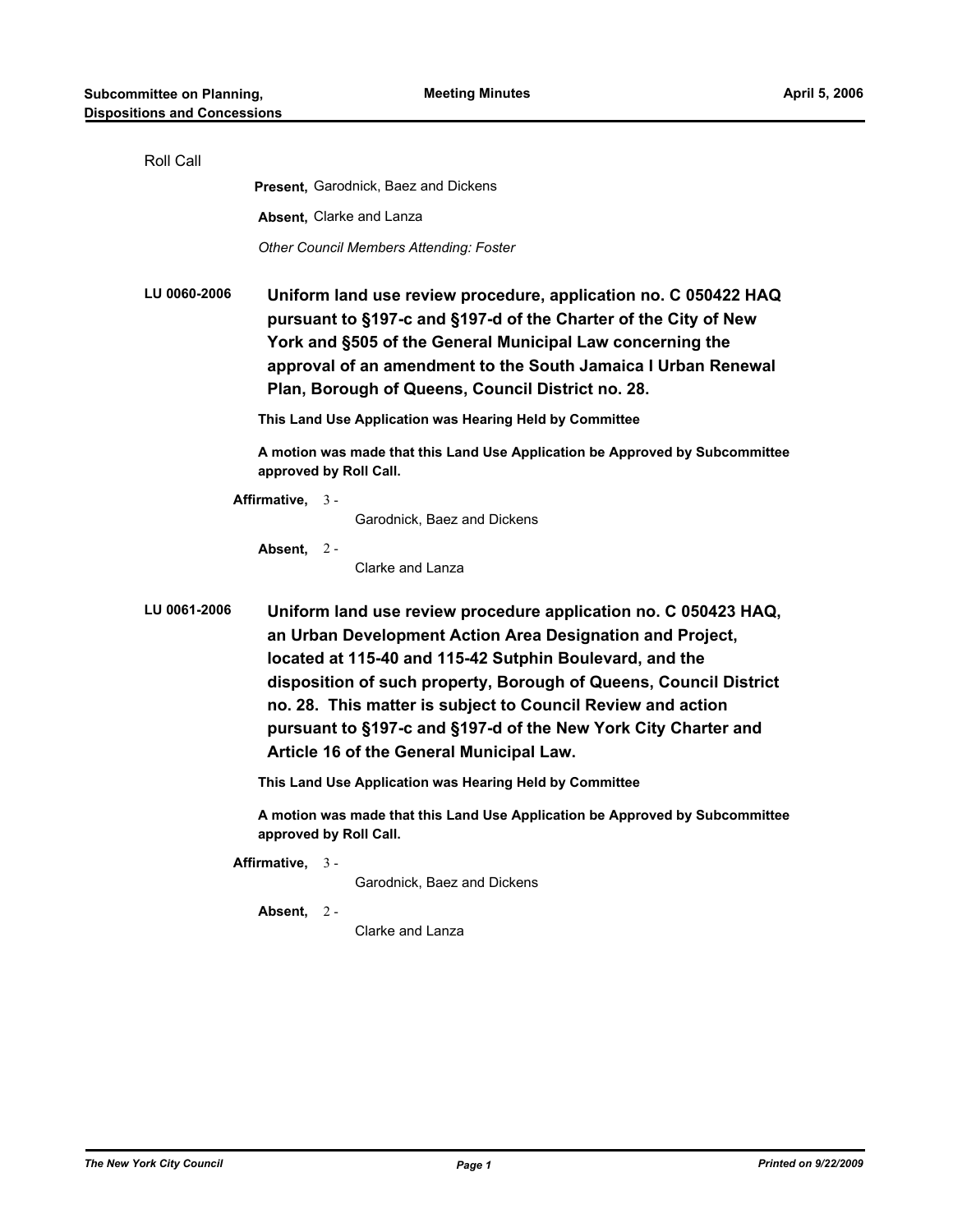| LU 0078-2006 | Uniform land use review procedure application no. C 060056 MMX,<br>pursuant to §197-c and §197-d of the New York City Charter<br>concerning an amendment to the City Map, Borough of the Bronx,<br>Council District no. 17 in accordance with Map No. 13113. This<br>application is subject to review and action by the Land Use<br>Committee only if appealed to the Council pursuant to §197-d (b)(2)<br>of the Charter or called up by vote of the Council pursuant to<br>§197-d (b)(3) of the Charter. |
|--------------|------------------------------------------------------------------------------------------------------------------------------------------------------------------------------------------------------------------------------------------------------------------------------------------------------------------------------------------------------------------------------------------------------------------------------------------------------------------------------------------------------------|
|              | This Land Use Application was Hearing Held by Committee                                                                                                                                                                                                                                                                                                                                                                                                                                                    |
|              | A motion was made that this Land Use Application be Approved by Subcommittee<br>approved by Roll Call.                                                                                                                                                                                                                                                                                                                                                                                                     |
|              | Affirmative, $3 -$<br>Garodnick, Baez and Dickens                                                                                                                                                                                                                                                                                                                                                                                                                                                          |
|              | Absent, $2 -$<br>Clarke and Lanza                                                                                                                                                                                                                                                                                                                                                                                                                                                                          |
| LU 0079-2006 | Uniform land use review procedure application no. C 060057 MMX,<br>pursuant to §197-c and §197-d of the New York City Charter<br>concerning an amendment to the City Map, Borough of the Bronx,<br>Council District no. 17 in accordance with Map No. 13115. This<br>application is subject to review and action by the Land Use<br>Committee only if appealed to the Council pursuant to §197-d (b)(2)<br>of the Charter or called up by vote of the Council pursuant to<br>§197-d (b)(3) of the Charter. |
|              | This Land Use Application was Hearing Held by Committee                                                                                                                                                                                                                                                                                                                                                                                                                                                    |
|              | A motion was made that this Land Use Application be Approved by Subcommittee<br>approved by Roll Call.                                                                                                                                                                                                                                                                                                                                                                                                     |
|              | Affirmative. $3 -$<br>Garodnick, Baez and Dickens<br>Absent, $2 -$<br>Clarke and Lanza                                                                                                                                                                                                                                                                                                                                                                                                                     |
| LU 0080-2006 | Uniform land use review procedure application no. C 060058 MMX,<br>pursuant to §197-c and §197-d of the New York City Charter<br>concerning an amendment to the City Map, Borough of the Bronx,<br>Council District no. 17 in accordance with Map No. 13114. This<br>application is subject to review and action by the Land Use<br>Committee only if appealed to the Council pursuant to §197-d (b)(2)<br>of the Charter or called up by vote of the Council pursuant to<br>§197-d (b)(3) of the Charter. |

**This Land Use Application was Hearing Held by Committee**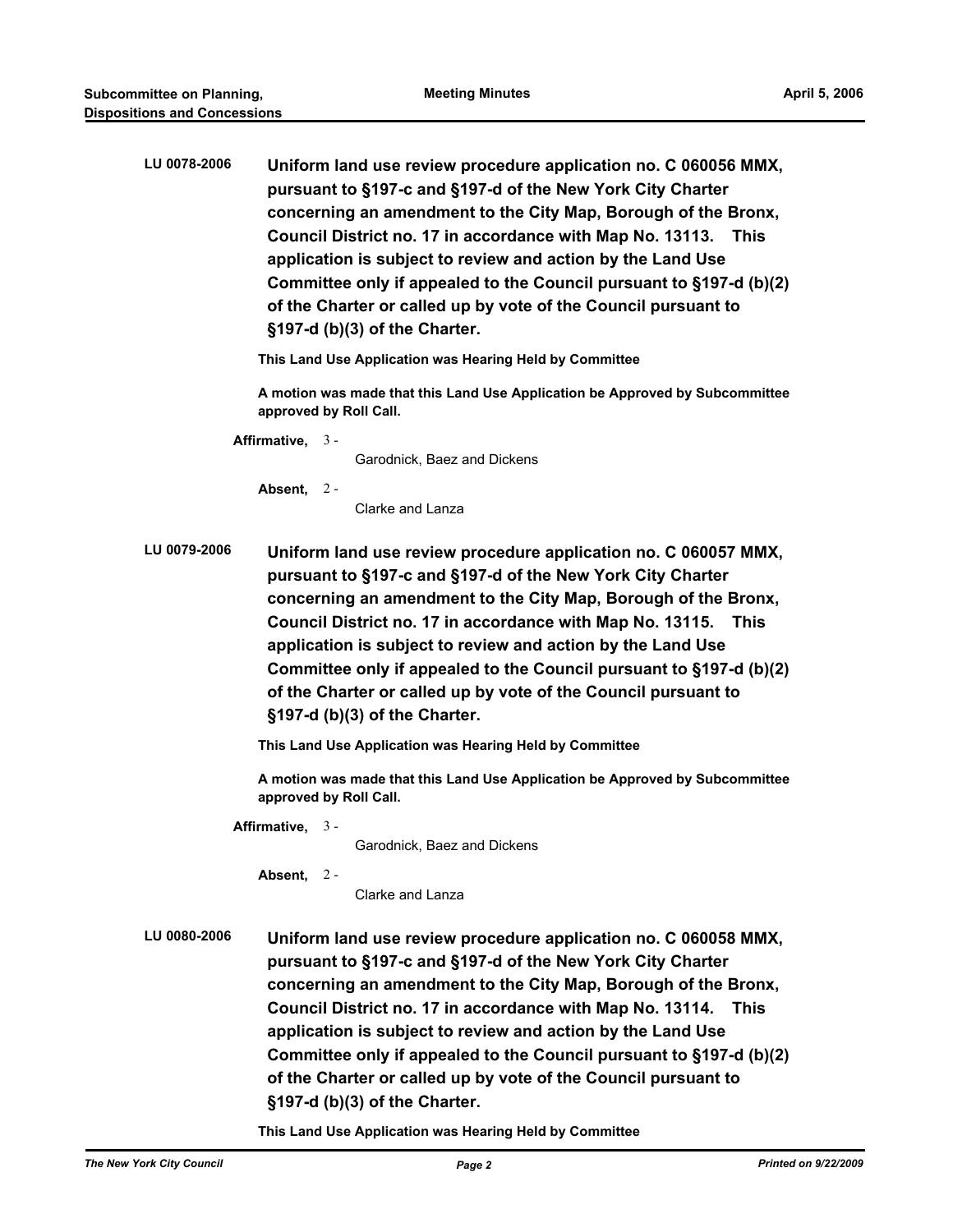**A motion was made that this Land Use Application be Approved by Subcommittee approved by Roll Call.**

**Affirmative,** 3 - Garodnick, Baez and Dickens **Absent,** 2 - Clarke and Lanza **LU 0081-2006 Uniform land use review procedure application no. C 060059 MMX, pursuant to §197-c and §197-d of the New York City Charter concerning an amendment to the City Map, Borough of the Bronx, Council District no. 17 in accordance with Map No. 13112. This application is subject to review and action by the Land Use Committee only if appealed to the Council pursuant to §197-d (b)(2) of the Charter or called up by vote of the Council pursuant to §197-d (b)(3) of the Charter. This Land Use Application was Hearing Held by Committee A motion was made that this Land Use Application be Approved by Subcommittee approved by Roll Call. Affirmative,** 3 - Garodnick, Baez and Dickens **Absent,** 2 - Clarke and Lanza **LU 0082-2006 Uniform land use review procedure application no. C 060144 PQX, pursuant to §197-c and §197-d of the New York City Charter concerning the acquisition of property, located in Community Board 4, Borough of the Bronx, Council District no. 17. This application is subject to review and action by the Land Use Committee only if appealed to the Council pursuant to §197-d (b)(2) of the Charter or called up by vote of the Council pursuant to §197-d (b)(3) of the Charter.**

**This Land Use Application was Hearing Held by Committee**

**A motion was made that this Land Use Application be Approved by Subcommittee approved by Roll Call.**

**Affirmative,** 3 -

Garodnick, Baez and Dickens

**Absent,** 2 -

Clarke and Lanza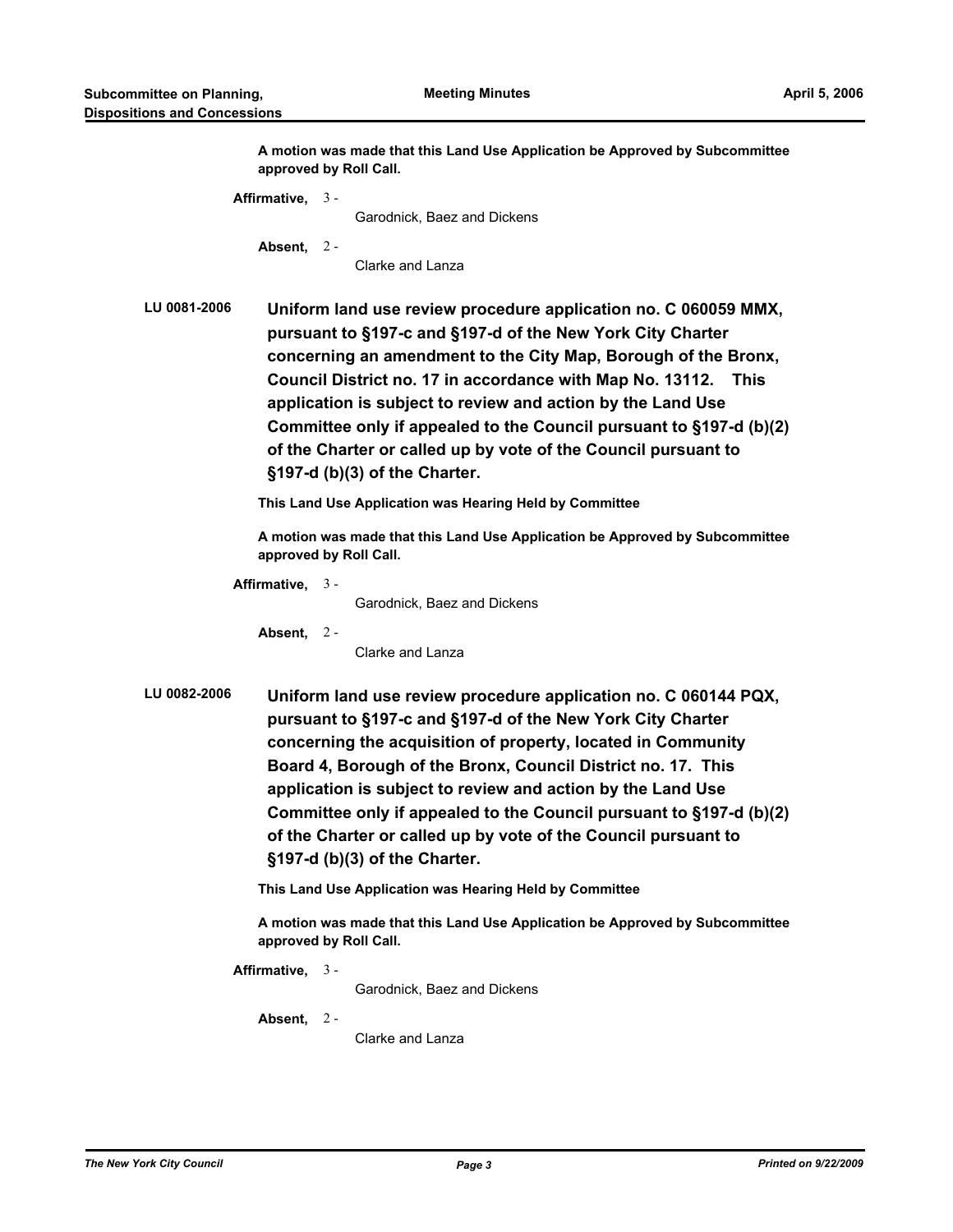| LU 0083-2006 | Uniform land use review procedure application no. C 060145 PPX,<br>pursuant to §197-c and §197-d of the New York City Charter<br>concerning the disposition of one city-owned property, at Block<br>2492/Lot 1 and Block 2493/p/o Lot 9, Borough of the Bronx, Council<br>District no. 17. This application is subject to review and action by<br>the Land Use Committee only if appealed to the Council pursuant<br>to §197-d (b)(2) of the Charter or called up by vote of the Council<br>pursuant to §197-d (b)(3) of the Charter. |
|--------------|---------------------------------------------------------------------------------------------------------------------------------------------------------------------------------------------------------------------------------------------------------------------------------------------------------------------------------------------------------------------------------------------------------------------------------------------------------------------------------------------------------------------------------------|
|              | This Land Use Application was Hearing Held by Committee                                                                                                                                                                                                                                                                                                                                                                                                                                                                               |
|              | A motion was made that this Land Use Application be Approved by Subcommittee<br>approved by Roll Call.                                                                                                                                                                                                                                                                                                                                                                                                                                |
|              | Affirmative, 3-<br>Garodnick, Baez and Dickens                                                                                                                                                                                                                                                                                                                                                                                                                                                                                        |
|              | Absent, $2 -$<br>Clarke and Lanza                                                                                                                                                                                                                                                                                                                                                                                                                                                                                                     |
| LU 0084-2006 | Uniform land use review procedure application no. C 060146 PPX,<br>pursuant to §197-c and §197-d of the New York City Charter<br>concerning the disposition of six city-owned properties in<br>Community Board 4, Borough of the Bronx, Council District no. 17.<br>This application is subject to review and action by the Land Use<br>Committee only if appealed to the Council pursuant to §197-d (b)(2)<br>of the Charter or called up by vote of the Council pursuant to<br>§197-d (b)(3) of the Charter.                        |
|              | This Land Use Application was Hearing Held by Committee                                                                                                                                                                                                                                                                                                                                                                                                                                                                               |
|              | A motion was made that this Land Use Application be Approved by Subcommittee<br>approved by Roll Call.                                                                                                                                                                                                                                                                                                                                                                                                                                |
|              | Affirmative, $3 -$<br>Garodnick, Baez and Dickens<br>Absent, 2-<br>Clarke and Lanza                                                                                                                                                                                                                                                                                                                                                                                                                                                   |
| LU 0085-2006 | Uniform land use review procedure application no. C 060147 PPX,<br>pursuant to §197-c and §197-d of the New York City Charter<br>concerning the disposition of six city-owned properties in<br>Community Board 4, Borough of the Bronx, Council District no. 17.<br>This application is subject to review and action by the Land Use<br>Committee only if appealed to the Council pursuant to §197-d (b)(2)<br>of the Charter or called up by vote of the Council pursuant to<br>§197-d (b)(3) of the Charter.                        |

**This Land Use Application was Hearing Held by Committee**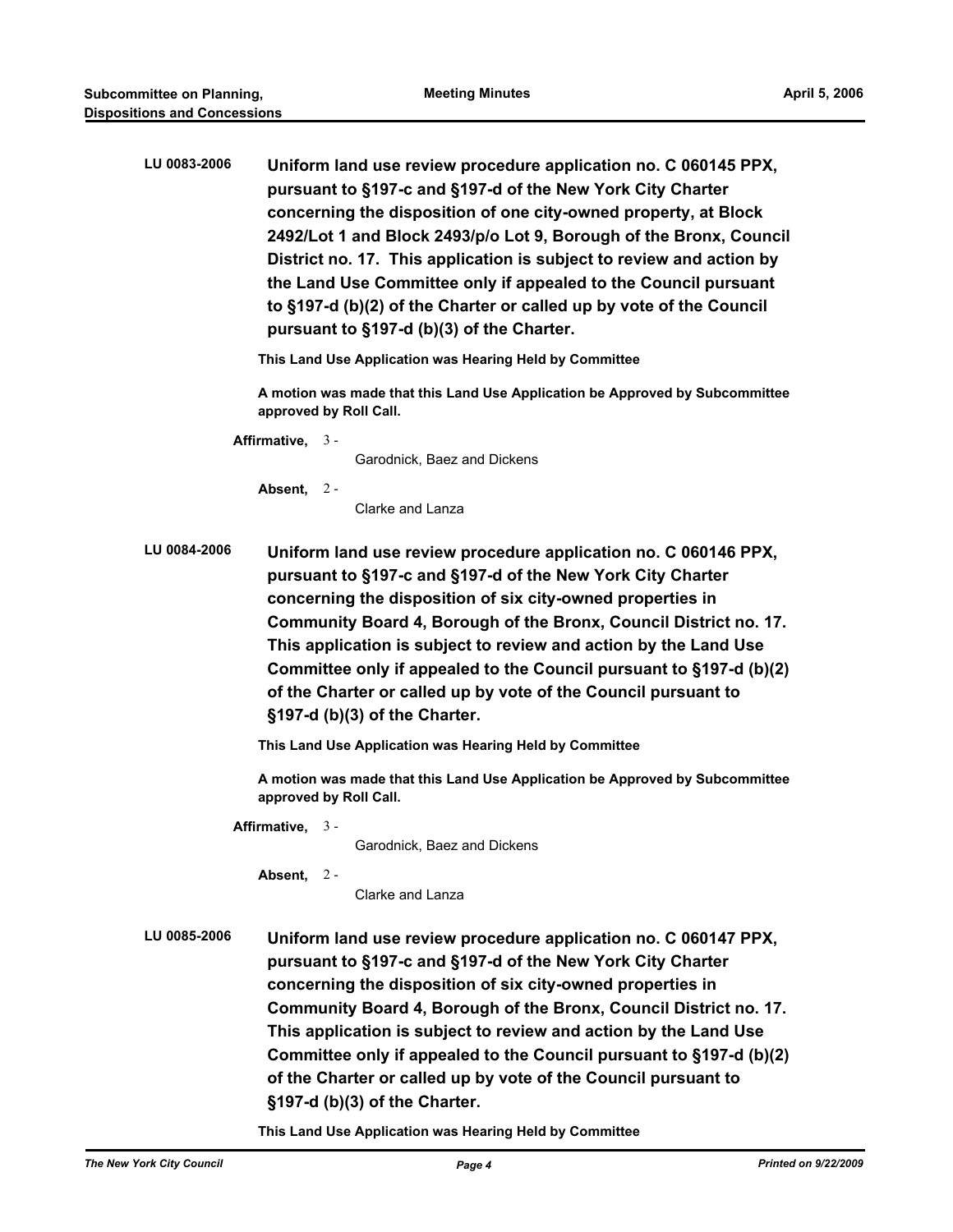**A motion was made that this Land Use Application be Approved by Subcommittee approved by Roll Call.**

**Affirmative,** 3 -

Garodnick, Baez and Dickens

**Absent,** 2 -

Clarke and Lanza

**LU 0086-2006 Uniform land use review procedure application no. C 060148 (A) MCX, pursuant to §197-c and §197-d of the New York City Charter concerning a major concession in Community Board 4, Borough of the Bronx, Council District no. 17. This application is subject to review and action by the Land Use Committee only if appealed to the Council pursuant to §197-d (b)(2) of the Charter or called up by vote of the Council pursuant to §197-d (b)(3) of the Charter.**

**This Land Use Application was Hearing Held by Committee**

**A motion was made that this Land Use Application be Approved by Subcommittee approved by Roll Call.**

**Affirmative,** 3 -

Garodnick, Baez and Dickens

**Absent,** 2 -

Clarke and Lanza

**LU 0087-2006 Uniform land use review procedure application no. C 060149 ZSX, pursuant to §197-c and §197-d of the Charter of the City of New York concerning a special permit under the Zoning Resolution in the Borough of the Bronx, Council District no. 17 to facilitate the development of a public parking facility. This application is subject to review and action by the Land Use Committee only if appealed to the Council pursuant to §197-d (b)(2) of the Charter or called up by vote of the Council pursuant to §197-d (b)(3) of the Charter.**

**This Land Use Application was Hearing Held by Committee**

**A motion was made that this Land Use Application be Approved by Subcommittee approved by Roll Call.**

**Affirmative,** 3 -

Garodnick, Baez and Dickens

**Absent,** 2 -

Clarke and Lanza